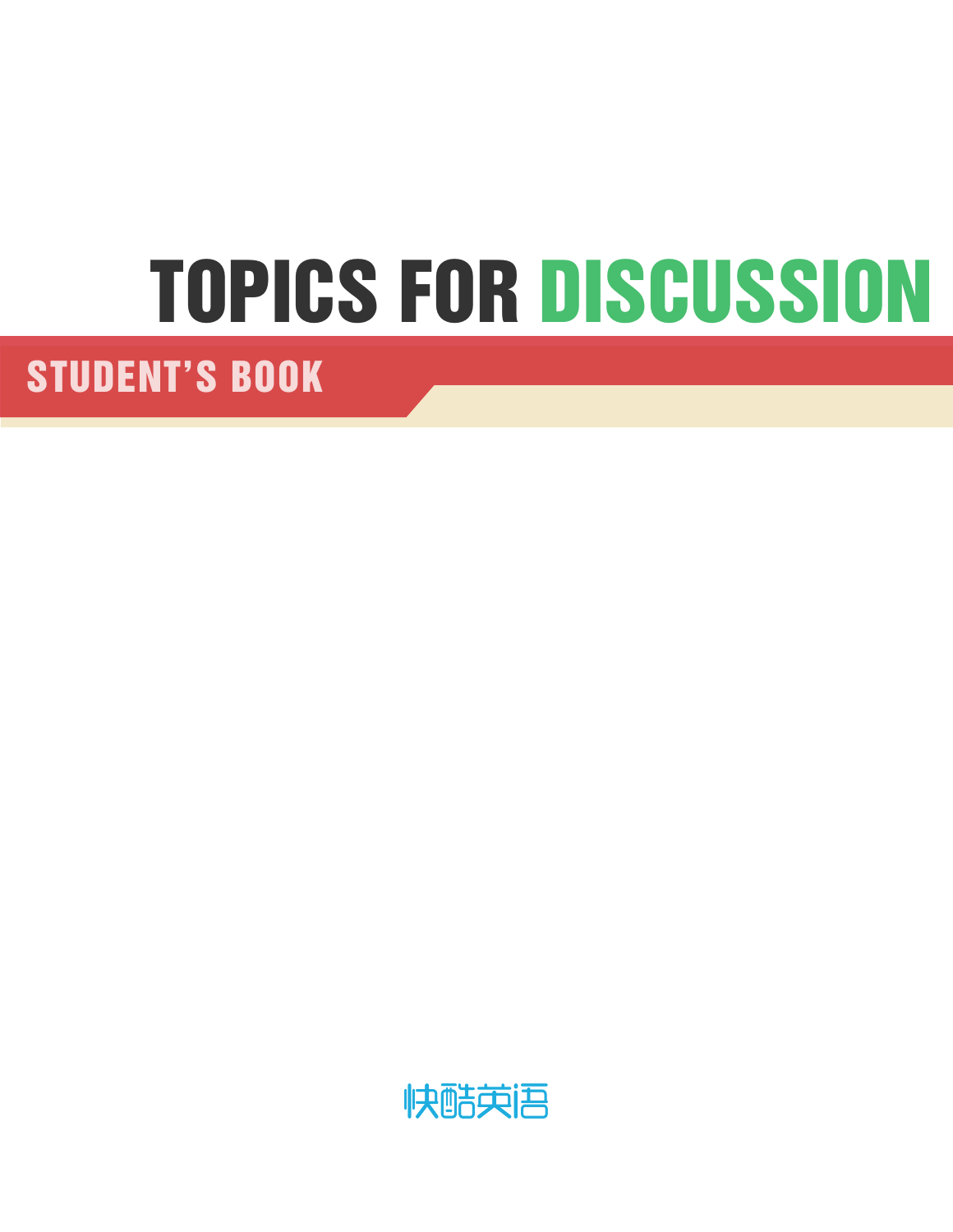Prepared by North American Language Academy (NALA) for =gS[] gEnglish Written by James Curt Jaffe

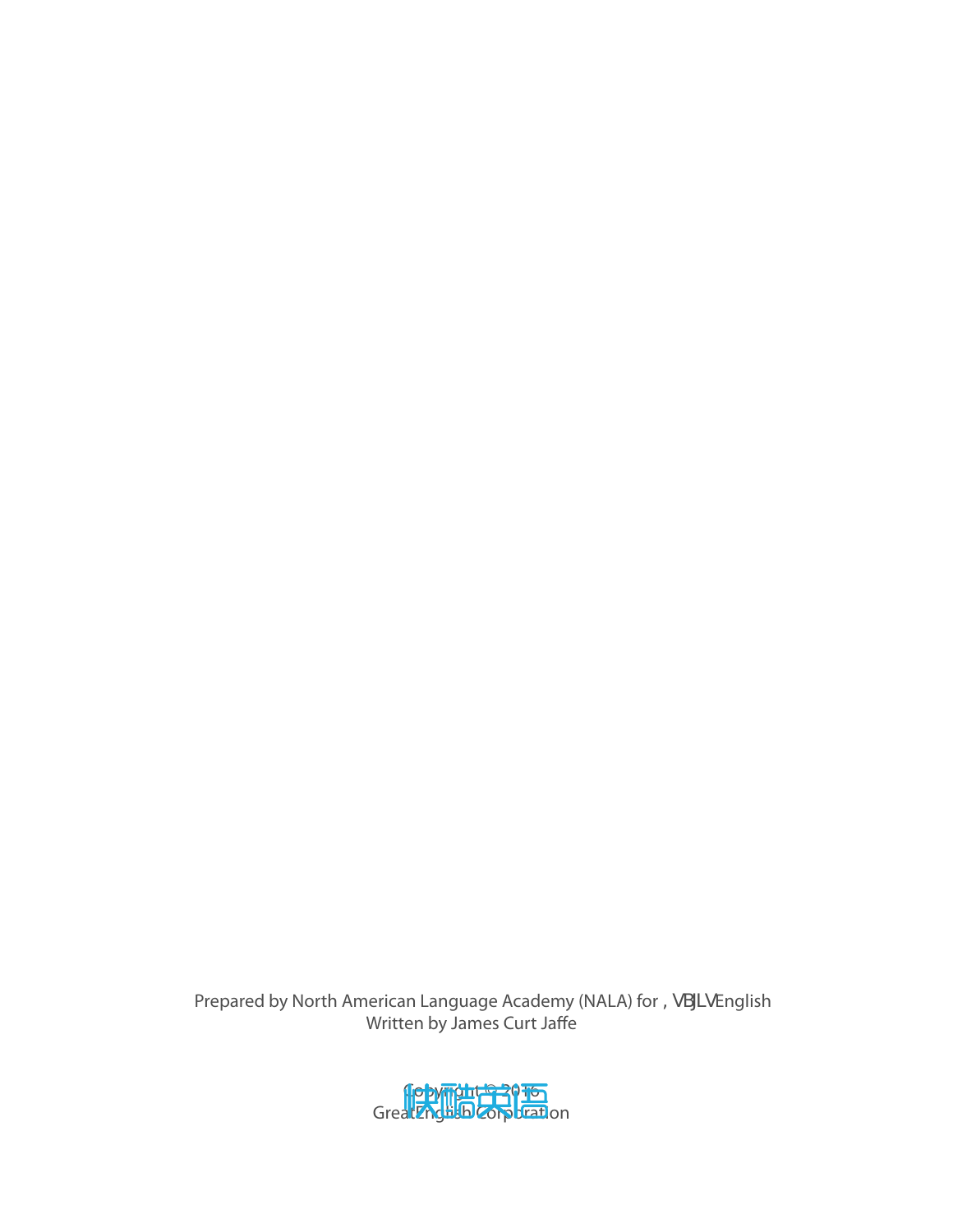#### Preface

This is a collection of articles for students and teachers to read and study together. A principal aim of this collection is to generate discussion and conversation in class. I have tried to keep it at least reasonably challenging for the broad middle of the spectrum without either boring the students to tears or causing their brains to leak painlessly from their ears. Use and enjoy; if not, put down some newspaper for the puddle!

Curt

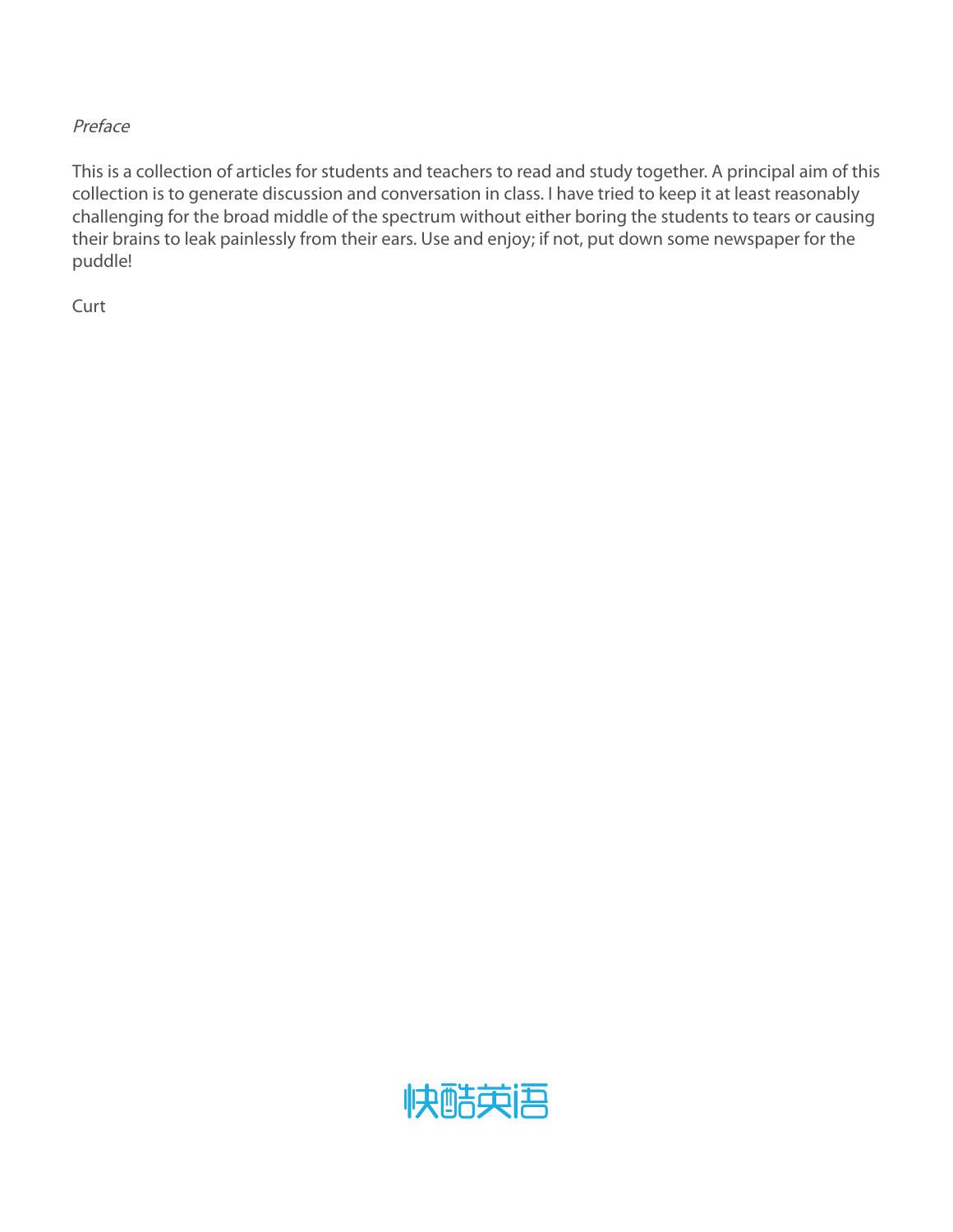# | Hand<br>| Washing.

When it is winter in the Northern Hemisphere, the cold and flu season (November through February) comes upon us. Many are quite familiar with the "persistent cough" that just won't go away. While leaving the doctors of the world to take care of prescribing the preventatives, antibiotics and the like, the rest of us need to follow a set of standards to stop the spread of the bugs from one person to another. Some can be spread by coughing or sneezing, which is called "airborne" transmission. The other most common means is by "contact", where an infected person may sneeze into their hands, touch a doorknob or handle, or even a water or soap dispenser. So what can we do? How can we prevent spreading these diseases? One of the main means, and likely the easiest, is something we were taught as children – hand washing.

Children the world over have been and always will be taught to wash their hands before and after eating, before and after going to the toilet, and things like playing outside. So we remind them, "…don't forget to wash your hands!" Now watch if you can, from a hidden viewpoint. How long do they wash? Some will just quickly splash their hands with water from the sink, which is completely ineffective. So we must use a standard, one easy to remember for children as well as adults. And then is the question of how long? Many healthcare professionals use 30 seconds of thorough scrubbing, and sing the birthday song once and then repeat it. Don't be shy, sing it out loud!

#### **Vocabulary**

- 1. Medication
- 2. Prescription
- 3. Prevention
- 4. Hand washing
- 5. Barrier

#### **Discussion Questions**

- 1. What are prescription drugs, and who can request them for us? Can they be dangerous?
- 2. Through or by what methods of transmission might we become infected?
- 3. What are simple ways, out in public, that we can protect ourselves? Which is most effective?
- 4. As for the other most common means of transmission, which are most efficient?
- 5. Why are children and the elderly most commonly infected?



1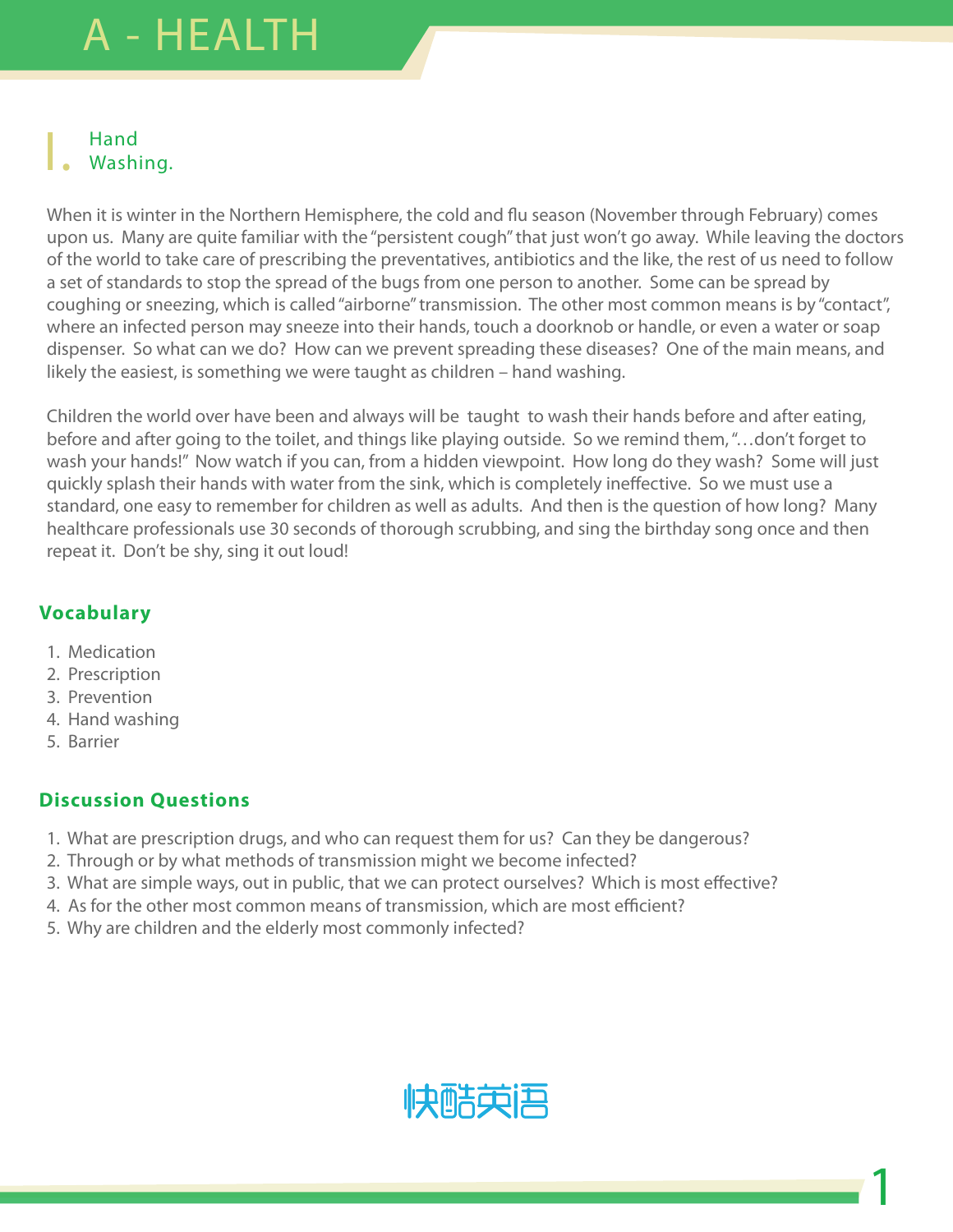### **II.** Overuse of Antibiotics.

Are antibiotics being overused? Many think so, and there is growing evidence to back this claim. Antibiotics – or, to use the more correct term, antimicrobials – since the early part of the 20th century, have been a godsend to those whose immune systems are under attack from one of these organisms. As is the case with many similar medical maladies, the very young, very old, and infirm are the most at risk. But as more and more antibiotics are prescribed every day around the world, why do they seem to be less effective from one incidence to the next? There are no good answers to this and other similar questions that are starting to be asked. Let's take a look at a few commonly held misconceptions.

- 1. Any antibiotic will work, so just take any one of them.
- a. Incorrect. As with any other organism on Earth, no two are exactly the same.
- 2. Antibiotic or antivirus they're all the same; either one will work, no matter which you use.
- a. This is also incorrect. Viruses are more complex and more virulent (strong).
- 3. A splash of water or just 3-4 seconds of soap is protection enough.
- a. Wrong again. 30 seconds of hot soapy water with rigorous washing is the standard.
- 4. Anti-bacterial soap is better, right? Antibiotic drugs work on viruses, right?
- a. Wrong. This is actually part of the problem. It is causing more virulent strains of both.
- 5. But if my MD (medical doctor) prescribes the antibiotic medicine it's ok, right?

a. Well…yes and no. Some MDs may be overprescribing certain antibiotics based on S/S (signs and symptoms) and commonalities, instead of having their lab go through the standard testing procedure. By doing this, those antibiotics (over time) become less effective because the organisms learn. Ask your doctor. Question them, their procedures, and the meds they are prescribing for you. Be proactive where your health is concerned!

#### **Vocabulary**

- 1. Virus
- 2. Virulent
- 3. Bacteria
- 4. Resistant
- 5. Misconception

- 1. According to the article, what is different between viruses and bacterial infections?
- 2. What are some ways in which viruses, bacteria, germs or diseases are transmitted from one person to another?
- 3. What can happen if antibiotics are overused by a person?
- 4. Describe the standard for effective hand washing.
- 5. What places (e.g. buildings, places in nature) might you be more likely to be exposed to viruses or bacteria? What measures can you take to avoid infection?

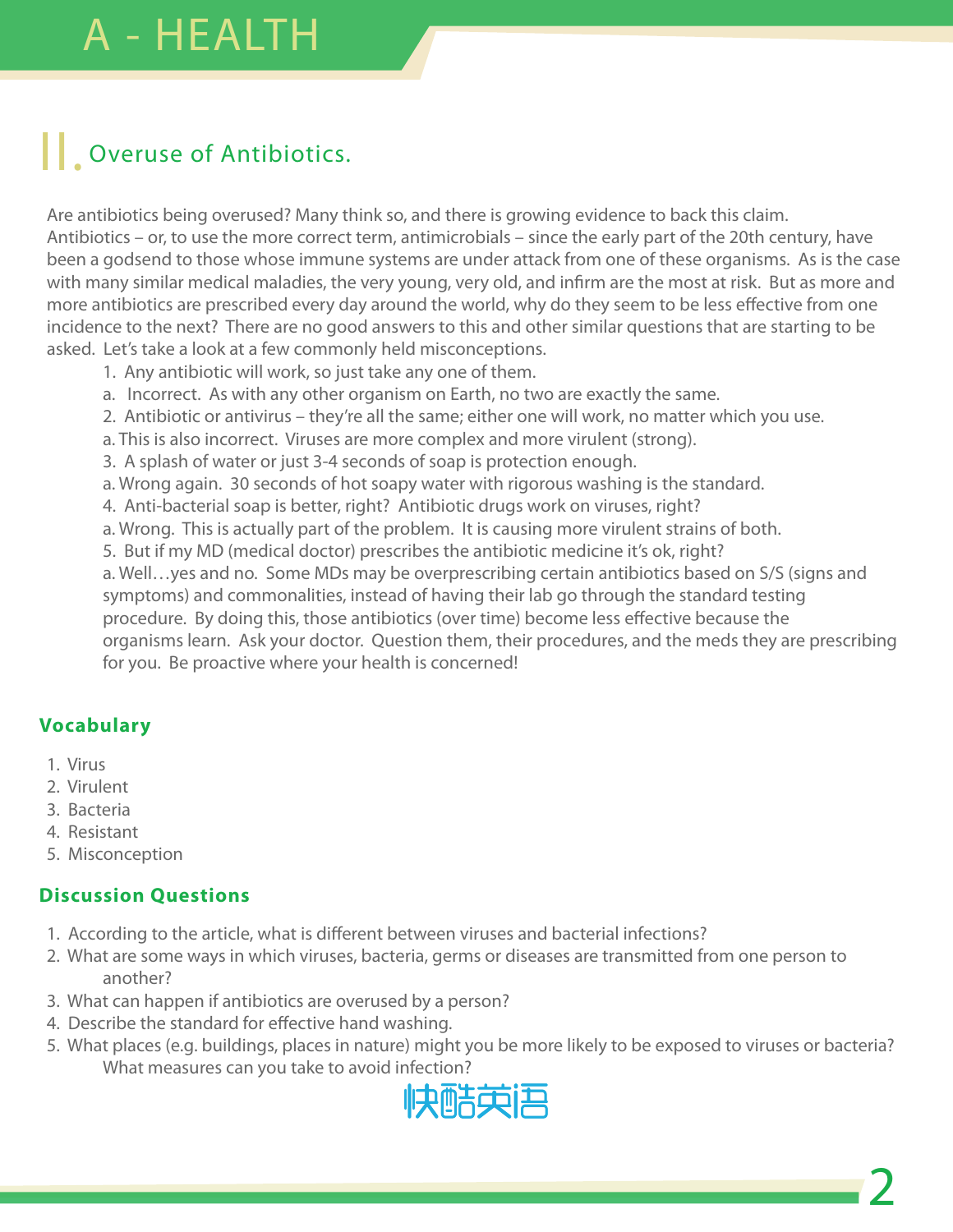# | | | Methods of<br>
Transference.

We have now brought a problem to light, one which at the very least needs to be explored. The question is what is next? While pharmaceutical companies get new antibiotics and, perhaps more importantly, new anti-viral medications to the street, we have to find ways to help and make changes in our lives when and where we can. The most direct is to be aware of how these microorganisms are transferred from patient to patient. First of all, let's look at two methods of transference – contact and airborne.

Contact is "touch", so we are talking about common things found in the home and outside with other members of the general public. Doorknobs and handles, public transportation terminals – there are many more. To deal with such cases, we can carry a small packet of sterile wipes or hand sanitizer.

The more dangerous method of transference is airborne. Airborne transference allows these organisms to be spread by one person to multiple others through a cough or a sneeze. Think about it. When you sneeze, do you cover your mouth? And when you do, do you simply put your hand to your mouth? Because if you just do that, now we are back to spreading by contact if we then, for example, reach for a door handle…. So, don't just cough into your hand, but into your elbow. If you have a cough and/or cold get a mask from your doctor or drugstore. And don't forget hand washing. We can make a difference by being vigilant. Spread good habits, not diseases.

#### **Vocabulary**

- 1. Transference
- 2. Contact
- 3. Airborne
- 4. Respiratory
- 5. Skin break

- 1. How can microorganisms be transferred from one person to another?
- 2. Which method of transference is more dangerous?
- 3. What are simple ways, out in public, that we can protect ourselves? Which is most effective? Mask vs. hands vs. elbow?
- 4. When someone has a cold, do you think it should be compulsory for them to wear a mask in public places?
- 5. Do you think people are responsible about not spreading germs and diseases? Do you think people need to be better educated about the risks?

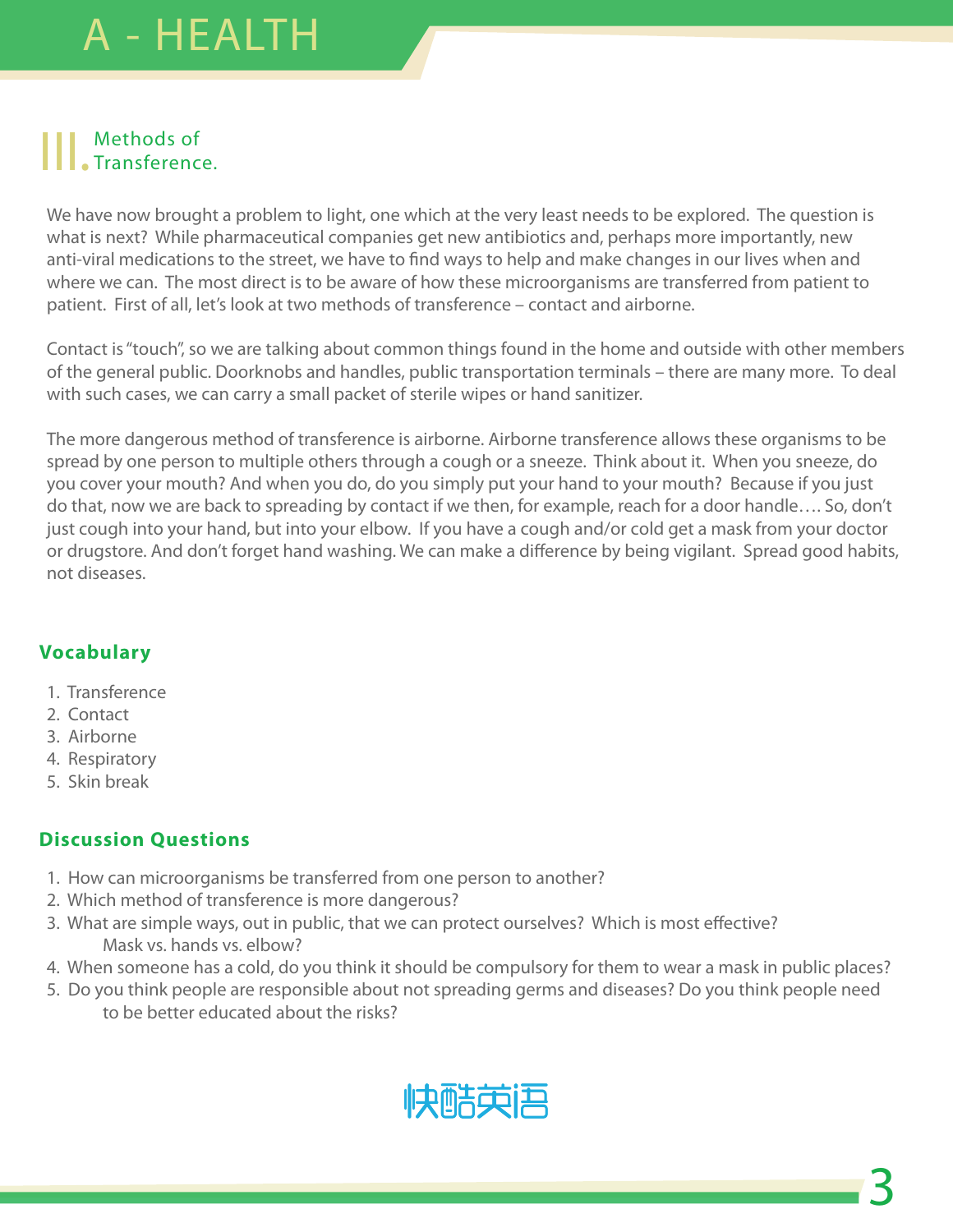# **IV.** Preventative measures:<br>
Diet and Exercise.

Two of the most helpful things we can do on our own ironically are two things we loathe to be told to change. With the increase of stress in our lives, caused by different things such as increase in population and traffic flow in addition to all the other stressors we face, we find it hard to not just nap or go right to sleep when we get home from work instead of stopping at the gym. This is a useful expression: "Quality over quantity". We can take exercise as our example, but it applies across the board. Simply put, it is better to do a short quality work out three times per week than to race through poorly organized, high-stress workouts five days a week. Consistency is important, as is giving your muscles time to recover, rebuild, and regenerate. Before starting a new exercise, activity or whole program, go to see you doctor. They will have a battery of tests to determine what your body can handle based on biometrics, physical, and standard lab tests. Keep a journal and report to your MD regularly as well as reporting any changes.

As for diet, like exercise, anytime you decide to make a change you should make an appointment with a nutritionist. Making large or broad changes to your diet can not only be unhealthy but dangerous. Your MD and nutritionist will hopefully work together to form a dietary plan which suits your basic nutritional needs as well as maintaining your body's need for balance. Dietary changes must be made slowly and gradually or else disharmony can result; a person can actually do more harm than good in some cases no matter the intention. Avoid fad diets and in particular "rapid change" diets which proclaim incredible sounding weight loss in a short period of time. Remember, if it seems too good to be true, likely it is. Trust your instincts, and consult your nutritionist and/or your MD if you have any questions. It is their reason for being.

#### **Vocabulary**

- 1. Balance
- 2. Nutrition
- 3. Nutritionist
- 4. Consistency
- 5. Instincts

- 1. Explain balance and how it relates to managing diet and exercise.
- 2. What does consistency mean and how might being consistent help your workout(s)?
- 3. Why might you want to see your MD before starting or modifying a workout schedule?
- 4. Same question, but for your nutritionist.
- 5. What does "If it seems too good to be true…" actually mean?